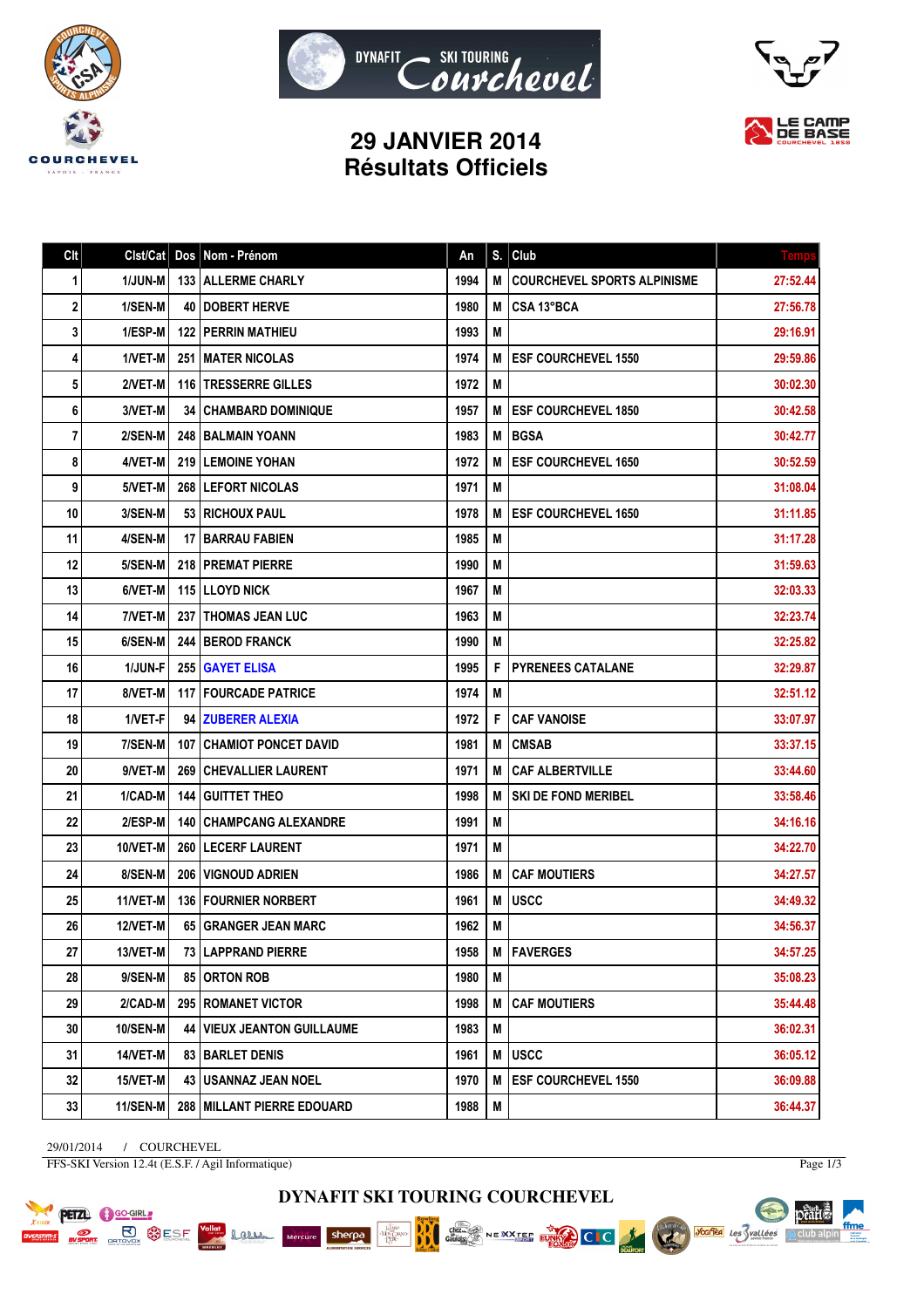| Clt | Clst/Cat        |       | Dos Nom - Prénom                 | An   | S. | Club                               | <b>Temps</b> |
|-----|-----------------|-------|----------------------------------|------|----|------------------------------------|--------------|
| 34  | 16/VET-M        |       | <b>79 I FRANCOIS MARTIAL</b>     | 1971 | М  | <b>ESF COURCHEVEL 1650</b>         | 36:44.99     |
| 35  | 17/VET-M        |       | 93 REGOTTAZ PHILIPPE             | 1973 | M  |                                    | 36:46.80     |
| 36  | <b>12/SEN-M</b> | 272   | <b>ROLLAND RAPHAEL</b>           | 1975 | М  | <b>CAF TARENTAISE</b>              | 37:06.47     |
| 37  | 18/VET-M        | 294 I | CHEVASSU DAVID                   | 1970 | M  |                                    | 37:14.18     |
| 38  | 19/VET-M        |       | 88   FARGIER OLIVIER             | 1969 | М  | <b>COURCHEVEL SPORTS ALPINISME</b> | 37:17.13     |
| 39  | 1/SEN-F         | 194   | <b>CAILLET PAULINE</b>           | 1983 | F  | <b>ESF COURCHEVEL 1850</b>         | 37:19.22     |
| 40  | 20/VET-M        | 600   | <b>CUNIN CEDRIC</b>              | 1973 | М  | <b>ESF COURCHEVEL 1850</b>         | 37:19.60     |
| 40  | 20/VET-M        | 28    | PIRES ARMANDO                    | 1974 | М  | <b>CLIENT ESF COURCHEVEL 1850</b>  | 37:19.60     |
| 42  | 2/VET-F         | 214   | <b>FERRAGU SYLVIE</b>            | 1966 | F  | <b>ESF COURCHEVEL 1550</b>         | 37:21.87     |
| 43  | 2/SEN-F         |       | 246   PAGE FLORENCE              | 1989 | F  | <b>COURCHEVEL SPORTS ALPINISME</b> | 37:32.47     |
| 44  | <b>13/SEN-M</b> |       | 275   TOMASELLO MARCO            | 1978 | M  |                                    | 37:34.89     |
| 45  | <b>22/VET-M</b> |       | 236   SETIEY LAURENT             | 1968 | М  | <b>COURCHEVEL SPORTS ALPINISME</b> | 37:57.85     |
| 46  | <b>14/SEN-M</b> | 189   | <b>BRIERLEY BEN</b>              | 1979 | Μ  |                                    | 38:08.16     |
| 47  | <b>23/VET-M</b> |       | <b>271   FACCIO JEAN DENIS</b>   | 1957 | М  |                                    | 38:31.69     |
| 48  | 24/VET-M        |       | 59   DOMERGUE BERNARD            | 1958 | М  | <b>ESF LA PLAGNE</b>               | 38:34.03     |
| 49  | 3/CAD-M         |       | <b>163   ALDA TITOUAN</b>        | 1998 | М  | <b>SKI DE FOND MERIBEL</b>         | 38:52.87     |
| 50  | <b>15/SEN-M</b> |       | <b>102 GUNTZ JEREMY</b>          | 1983 | M  | <b>ESF COURCHEVEL 1550</b>         | 38:55.41     |
| 51  | 3/SEN-F         | 42    | <b>VIBERT SEVERINE</b>           | 1978 | F  | <b>ESF COURCHEVEL 1650</b>         | 39:22.46     |
| 52  | <b>16/SEN-M</b> | 147   | CLAREY PIERRE MARIE              | 1989 | M  |                                    | 39:26.88     |
| 53  | 25/VET-M        |       | 211   FOURNIER THIERRY           | 1962 | M  |                                    | 39:30.55     |
| 54  | 4/SEN-F         | 57 I  | <b>LE ROUX PAULINE</b>           | 1990 | F  | <b>ESF COURCHEVEL 1650</b>         | 39:43.07     |
| 55  | 26/VET-M        |       | <b>252 I SILVA FREDERIC</b>      | 1962 | M  | <b>ESF COURCHEVEL 1850</b>         | 40:10.71     |
| 56  | 17/SEN-M        | 188   | I MALAVAL SEBASTIEN              | 1976 | M  |                                    | 40:15.02     |
| 57  | 5/SEN-F         | 149   | <b>GIACOMETTI PEGGY</b>          | 1981 | F  | <b>CAF ALBERTVILLE</b>             | 40:19.18     |
| 58  | <b>27/VET-M</b> | 91    | <b>I ROMANET STEEVE</b>          | 1969 | M  |                                    | 40:37.23     |
| 59  | 6/SEN-F         | 300   | <b>HENRION ANNE MARIE</b>        | 1981 | F  | <b>CAF ALBERTVILLE</b>             | 40:43.70     |
| 60  | 18/SEN-M        |       | 222 DHORT MATHIEU                | 1988 | М  | <b>ESF COURCHEVEL 1550</b>         | 40:49.32     |
| 61  | <b>19/SEN-M</b> |       | 61   POUPON SYLVAIN              | 1984 | M  |                                    | 41:06.84     |
| 62  | <b>28/VET-M</b> |       | 256   PACHOUD DENIS              | 1959 | М  | <b>CAF CHAMBERY</b>                | 41:07.55     |
| 63  | <b>20/SEN-M</b> |       | 190 FLON GREGORY                 | 1977 | M  |                                    | 41:27.77     |
| 64  | 21/SEN-M        | 274   | <b>GOURDET ARNAUD</b>            | 1979 | M  |                                    | 41:39.82     |
| 65  | 29/VET-M        |       | 224   DOIX PHILIPPE              | 1947 | Μ  | <b>ESF COURCHEVEL 1850</b>         | 41:58.82     |
| 66  | 30/VET-M        |       | <b>192   REYNIER JEAN MICHEL</b> | 1967 | M  | <b>ATHLETIQUE SPORTS MOUTIERS</b>  | 42:14.21     |
| 67  | <b>22/SEN-M</b> |       | 202 GAULEN SEBASTIEN             | 1978 | M  | <b>CAF MOUTIERS</b>                | 43:21.91     |
| 68  | 31/VET-M        |       | <b>289   SOCQUET MANU</b>        | 1970 | М  |                                    | 43:24.99     |
| 69  | <b>23/SEN-M</b> |       | <b>29   MOUGEOT CLEMENT</b>      | 1988 | M  |                                    | 43:35.62     |
| 70  | 32/VET-M        |       | 130   TOWNEND LEE                | 1973 | М  |                                    | 44:48.64     |
| 71  | <b>24/SEN-M</b> | 281 I | <b>VALLEE MARC EMMANUEL</b>      | 1981 | M  |                                    | 45:03.46     |

29/01/2014 / COURCHEVEL FFS-SKI Version 12.4t (E.S.F. / Agil Informatique)

Page 2/3

## **DYNAFIT SKI TOURING COURCHEVEL**